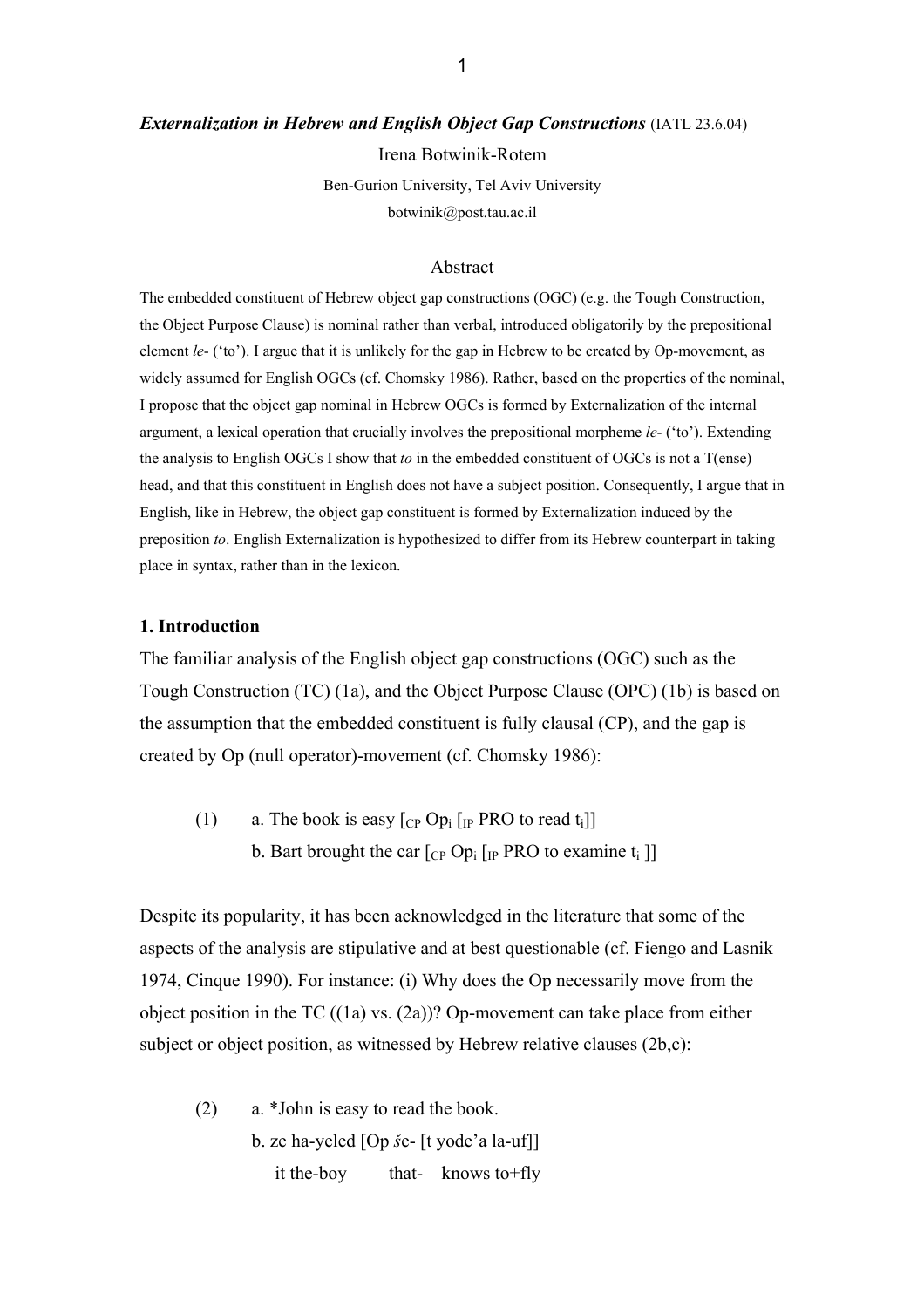'This is the boy that can fly.' c. ze ha-tapu'ax [OP *š*e- [ dan axal t]] it the-apple that- Dan ate 'This is the apple that Dan ate.'

(ii) Why is this movement impossible in the Double Object construction (DOC) (3)? Note that the Op-movement analysis predicts the OGCs (3a,b) to pattern with relative clauses, but this is not exactly the case ((3b) vs. (3d)):

(3) a. \*John is easy to give presents.

b. \*Presents are easy to give John.

c. \*This is the person I gave presents.

d. These are the books I gave John.

(iii) If the embedded constituent is clausal, namely CP, why is it impossible to realize an expletive *there* by means of a prepositional C (4)?

(4) a.\*I chose Bart for there to be pictures of all over. b.\*Bart is easy for there to be pictures of all over. Compare: c. Lisa is eager for there to be pictures of Bart all over.

(iv) Why can the embedded verb not be passivized (5)?

(5) a. \*Lisa is easy to be pleased.

Compare: b. It is easy to be pleased.

c. Lisa is eager to be pleased.

Once we shift attention to the Hebrew OGCs, additional questions arise.

(v) Why is the embedded constituent in the Hebrew OGCs nominal rather than verbal  $(6)?$ 

(6) *ha-sefer kal \*lehavin/le-havana*  the-book easy to+understand/to-understanding 'The book is easy to understand.'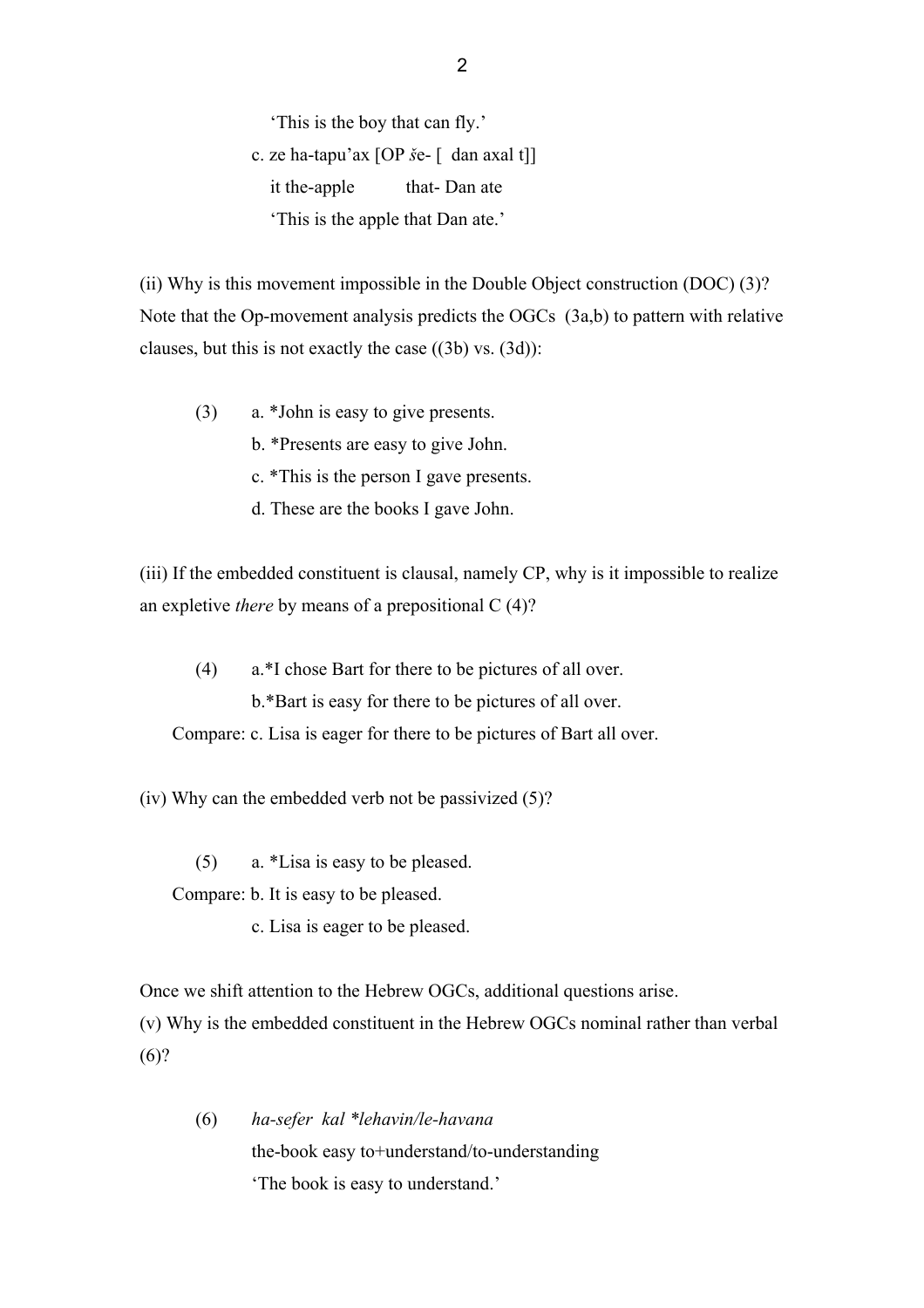(vi) Why must the nominal constituent be introduced by the prepositional element *le-*  (7)? Notice that this question cannot be answered trivially (e.g. subcategorization), as the absence of *le-* does not automatically render the sentence ungrammatical, but rather it eliminates the object gap interpretation.

(7) *ha-yeled kal (le-) havana*  the-boy [is] easy (to)-understanding without *le*-: 'The boy understands (things) easily' (no object gap reading) with *le*-: 'The boy is easy to understand' (object gap reading)

The main claim of my analysis is that the embedded constituent in OGCs is formed by Externalization of the internal argument, an operation that crucially involves the prepositional morphemes, *le-* ('to') in Hebrew, *to* in English. The paper is organized as follows: in section 2, based on the properties of the nominal in Hebrew OGCs, I motivate lexical Externalization in Hebrew. Section 3 establishes that the embedded constituent in English OGCs is not clausal and argues that, like in Hebrew, it is formed by Externalization, though in syntax rather than in the lexicon. The consequences of the analysis in Hebrew and English are discussed in section 4. Section 5 addresses briefly the function of the embedded constituent in OGCs.

## **2. Externalization in Hebrew**

## *2.1 The nature of the object gap nominal and its syntactic realization*

As observed by Engelhardt (1998), the embedded constituent in Hebrew OGCs is formed with an event-nominal (e-N), rather than a result nominal (8).

(8) *ha-teoriya kala \*le-mivxan/le-bxina*  the-theory easy to-test/to-testing 'The theory is easy to test.'

An e-N is known to function as an argument only (Grimshaw 1990). But in OGCs it is clearly predicative. This is demonstrated in (9a), where referring back to the nominal by a pronoun is impossible: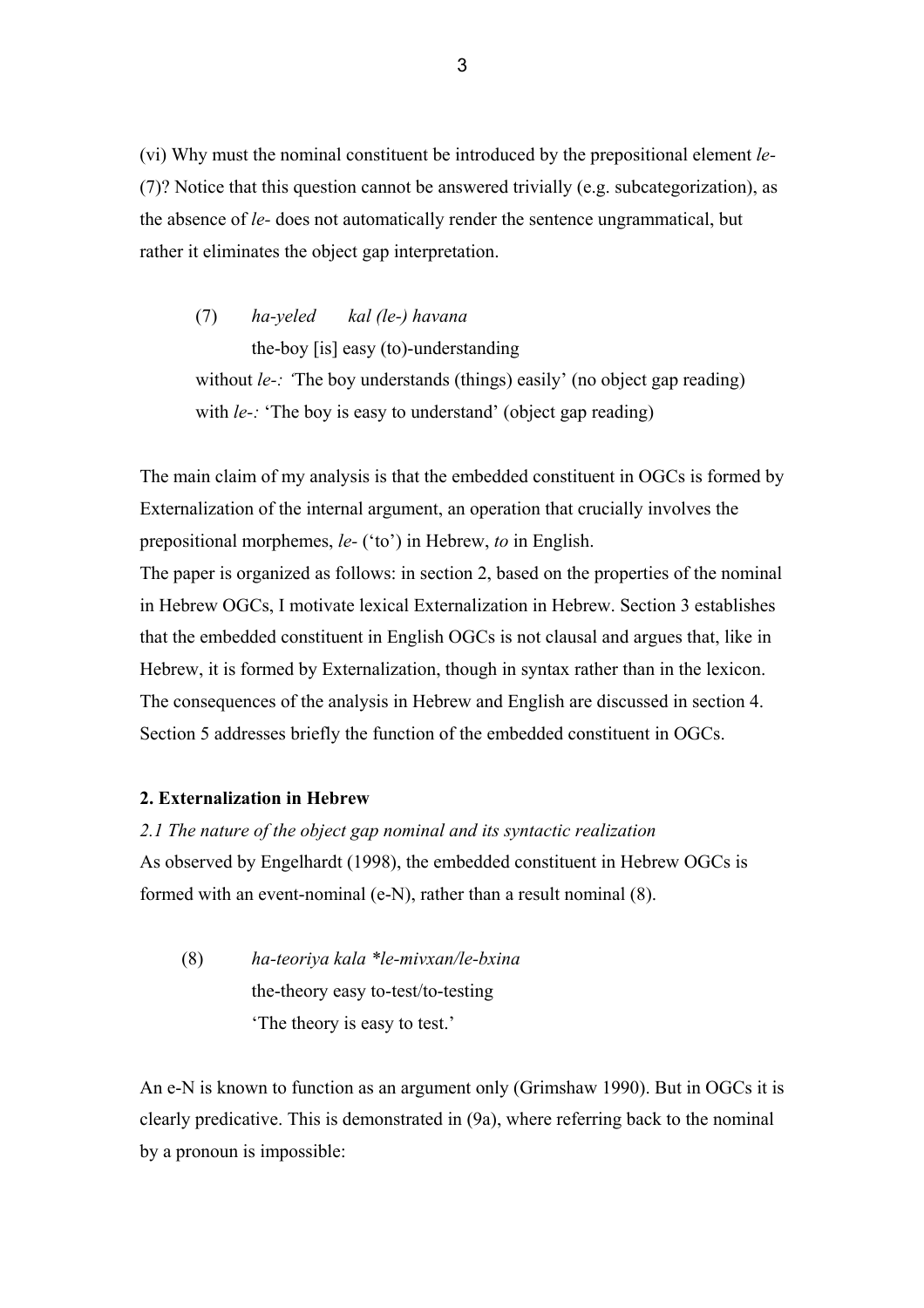(9) a. *ha-sefer haya kal li-[kri'a]i. \*hii nimšexa xaci ša'a.* the-book-masc. was easy to-reading-fem. It-fem. continued half hour.

Compare: b. *ha-seferi haya kal li-kri'a. hui nikra tox xaci ša'a.*  the-book-masc.was easy to-reading-fem. It-masc. was-read inside half hour. 'The book was easy to read. It was read in half an hour.'

If the nominals of OGCs are *e-*Ns, the question arises how come they are predicative, rather than argumental. Let us consider two existing proposals. I will return to the additional properties of the object gap nominals afterwards.

## *2.1.1 Formation of a predicative constituent*

(i) Op-movement: The syntactic operation which turns an argumental CP into a predicative one (e.g. a relative CP, CP in OGCs) is the null operator (Op)-movement familiar from Chomsky 1977, 1986, Browning 1987, Rothstein 2001, among others. For instance, in the relative clause (10a) and the English TC (10b), the Op generated in object position moves to spec-CP and binds its trace, creating an operator-variable chain rendering the CP predicative, a CP with an open position:

(10) a. The book  $\lceil_{CP}$  Op<sub>i</sub> that  $\lceil_{IP}$  Dan bought t<sub>i</sub>  $\rceil$  is interesting b. The book is easy  $[CP Op_i]$  [IP PRO to read t<sub>i</sub>]]

The question of interest is whether a similar syntactic operation is plausible for the *le*nominal sequence in Hebrew OGCs.

To sharpen the following discussion, let me note first an additional property of the e-N of OGCs (observed by Engelhardt 1998). Unlike e-Ns, which can be either definite or indefinite (11b), the e-N in OGCs is obligatory indefinite (11a):

(11) a. *ha-teoriya kala le-bxina/\*la-bxina* the-theory easy to-testing/to+the-testing b. (*ha)-bxina šel ha-teorya*  the-testing of the-theory

Following previous work on Hebrew nominals (cf. Siloni 1997, Borer 1999) I will take the obligatory indefiniteness to indicate the absence of the functional head D (see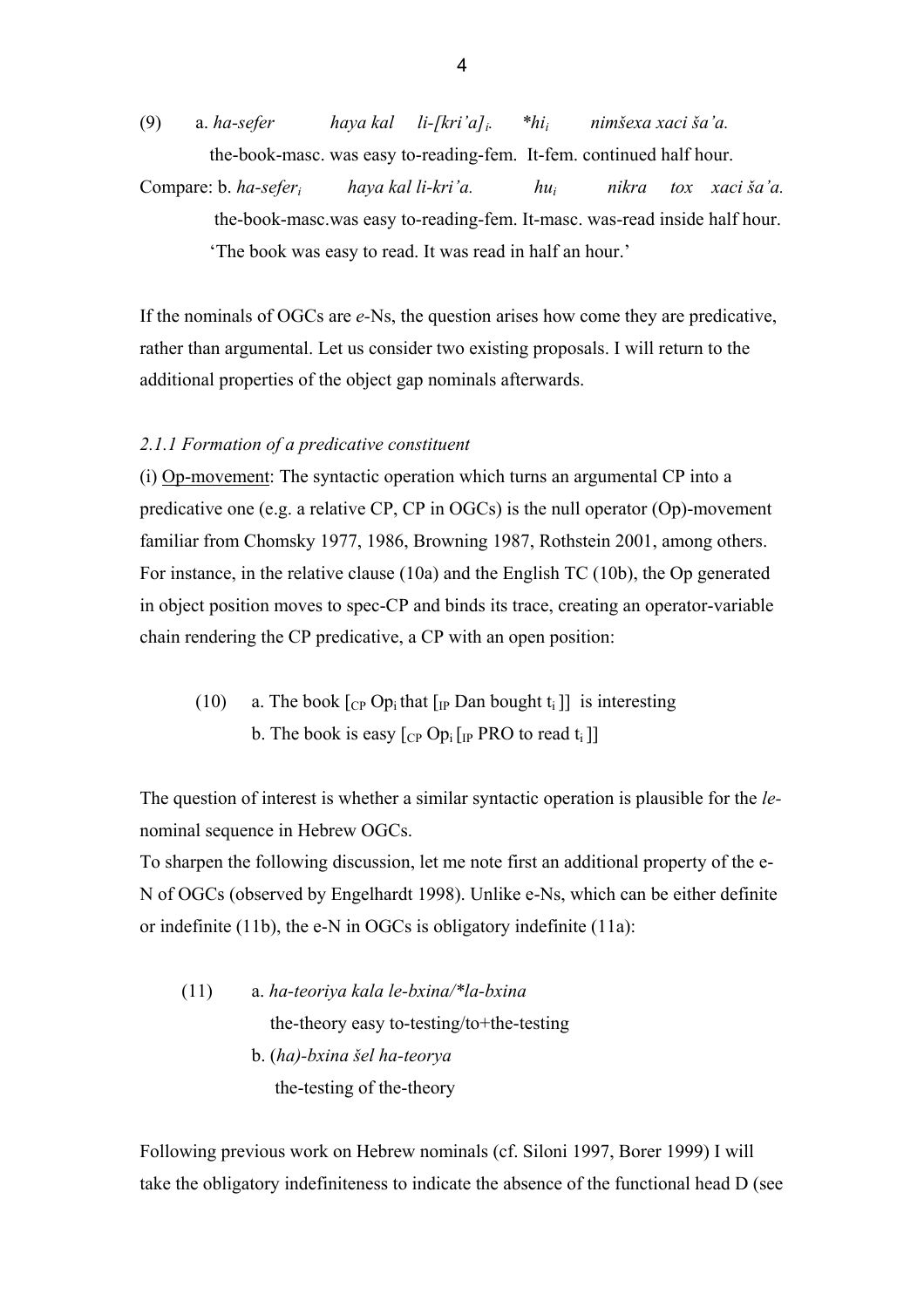also Engelhardt 1998). Accordingly, it will be assumed that the syntactic projection of the nominal in OGCs is NP rather than DP.

If so, the *le-*nominal sequence can be analyzed either as an NP (with *le-* affix), or as a PP. If it is an NP, the Op base generated as the internal argument of the N, can move only to spec-NP, as shown in (12):



It is rather obvious that the Op-movement in (12) is illicit, as the specifier of an NP is not an operator position, i.e. it is an A- rather than an A'- position, as a theta-role can be assigned there (Ritter 1988, Szabolcsi 1992, Siloni 1994, 1997 and references cited therein) (13).



If the *le-*nominal sequence is a PP, then an additional position is available, the specifier of the PP: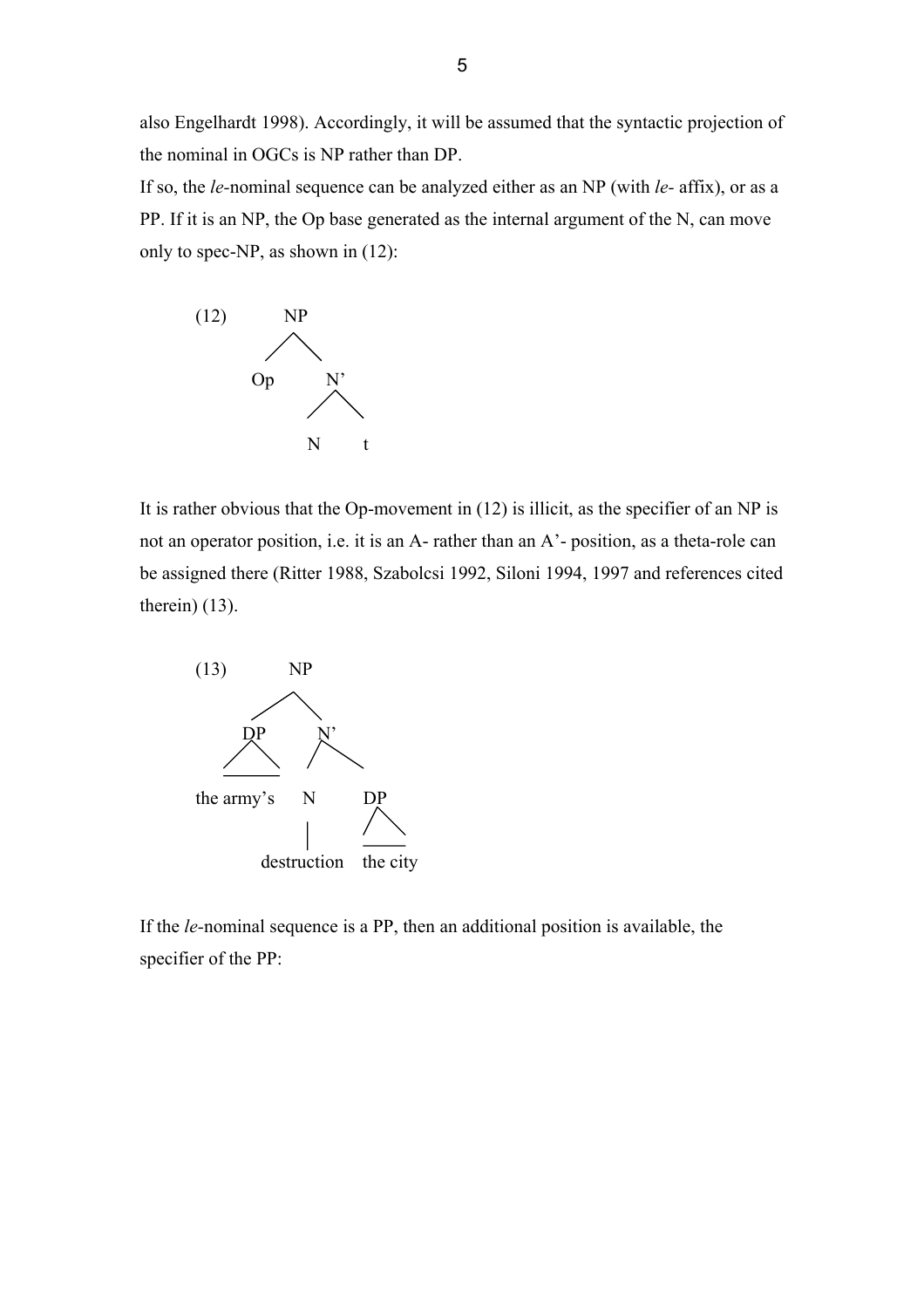

Even if the specifier of the PP headed by *le-* is an A'-position, (14) is problematic, as the Op moves out of the nominal. In principle, A'-movement out of nominals in Hebrew is not attested, as shown in  $(15)$ :<sup>1</sup>

(15) a. *bart ti'er et ha-pi'anu'ax šel ha-kod*  Bart described Acc the-deciphering of the-code 'Bart described the deciphering of the code.' b.\**ma bart ti'er et ha-pi'anua'x*? What Bart described Acc the-deciphering c.\**et ha-kod bart ti'er et ha-pi'anu'ax* Acc the-code Bart described Acc the-deciphering

#### Compare:

- (16) a. *bart nisa lefa'ane'ax et ha-kod*  Bart tried to+decipher Acc the-code 'Bart tried to decipher the code.'
	- b. *ma bart nisa lefa'ane'ax*? What Bart tried to+decipher

'What did Bart try to decipher?'

c. *et ha-kod, bart nisa lefa'ane'ax* Acc the-code, Bart tried to+decipher

'The code, Bart tried to decipher.'

<sup>&</sup>lt;sup>1</sup> It should be noted though, that movement out of predicative nominals is sometimes possible in Hebrew (Ivy Sichel p.c.).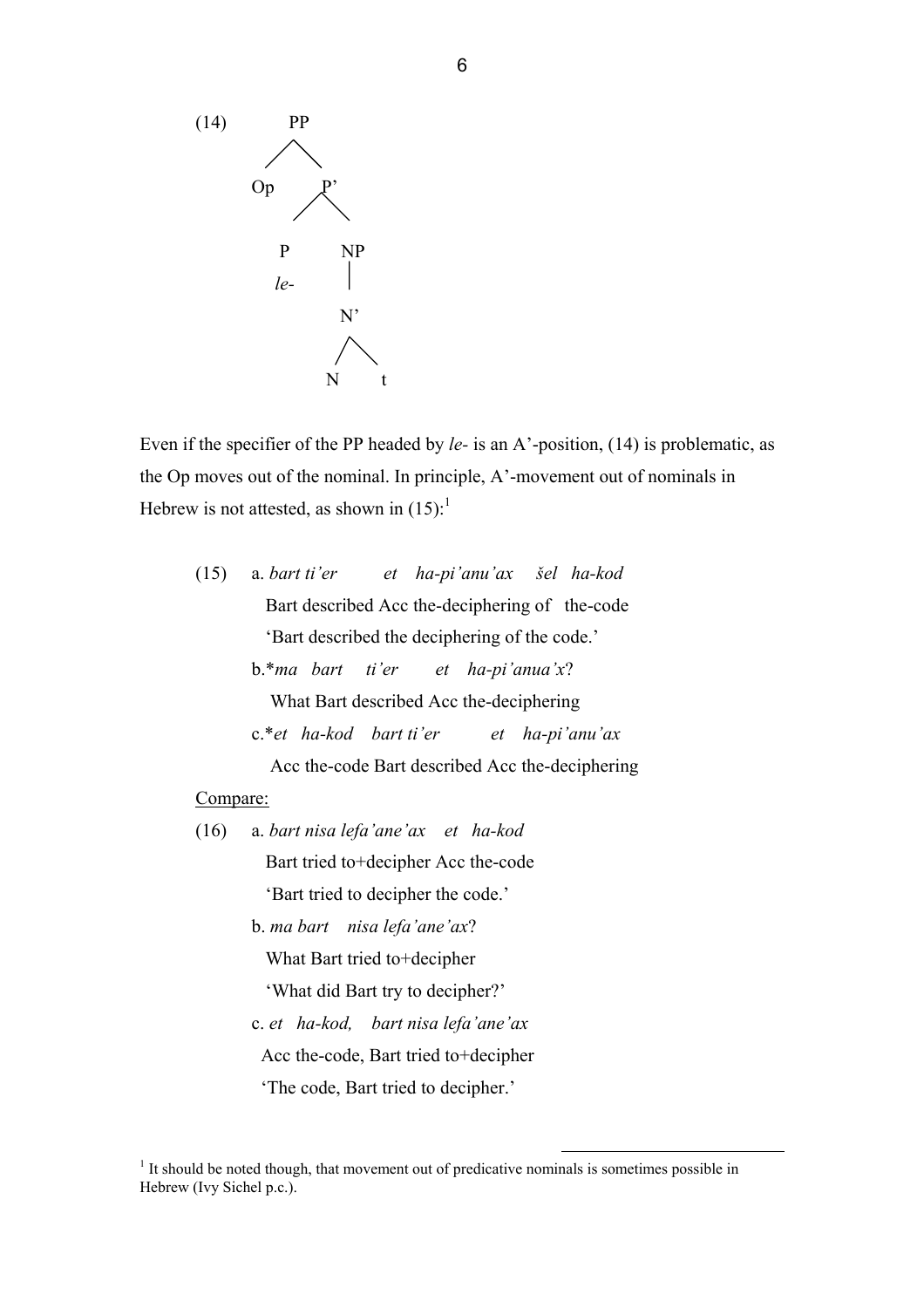Given the above, I conclude that without some additional stipulations, Op-movement in the *le-*nominal sequence is unlikely to be the right operation to create a predicative phrase, NP or  $PP<sup>2</sup>$ 

(ii) Engelhardt's (1998) *activity* nominals: Engelhardt (1998) argues that the nominal in OGCs (and some other generic contexts) is a 'defective' kind of argument taking nominal. This kind of nominal is referred to as *activity* rather than *event* nominal (A-NOM, as opposed to E-NOM in Engelhardt 1998). The defective nature of these nominals is hypothesized to derive from the absence of D. It is implicit in Engelhardt's proposal that the option to project either an NP or a DP is equally available for simple and event nominals. However, *e-*Ns are not on a par with simple nominals. Both can be arguments (projecting DPs), but only the latter can be across copula predicates (NPs) ((17a) vs. (17b)) (Grimshaw 1990, following Higginbotham 1985).

(17) a. Dan is a teacher.

b. \*This was (the) destruction of the city.

Thus the occurrence of *e-*Ns without D cannot be treated as a possibility that in principle exists for any nominal. In other words, even if the assumption that object gap nominals lack D is on the right track, the absence of D has to be motivated.

# *2.2 Additional surprising properties of object gap nominals*

## *2.2.1 Realization of arguments*

Following Grimshaw (1990), e-Ns are derived from the corresponding verbs by suppression of the external argument (the Agent). Consequently, on a par with verbs, their arguments are phonetically realized (18b,c) (internal arguments are realized

<sup>&</sup>lt;sup>2</sup> This conclusion is consistent with the fact that there is no iteration of the embedded constituent in Hebrew OGCs:

 <sup>(</sup>i) a. \**dan hexin marak reyxani le-šixnu'a šel yosi le-axila/le'exol* Dan prepared soup aromatic to-persuading of Yosi to-eating/to+eat 'Dan prepared an aromatic soup to convince Yosi to eat.'

b. \**marak ko reyxani kal le-šixnu'a šel yosi le-axila/le'exol*  soup so aromatic easy to-persuading of Yosi to-eating/to+eat 'Such an aromatic soup is easy to convince Yosi to eat.'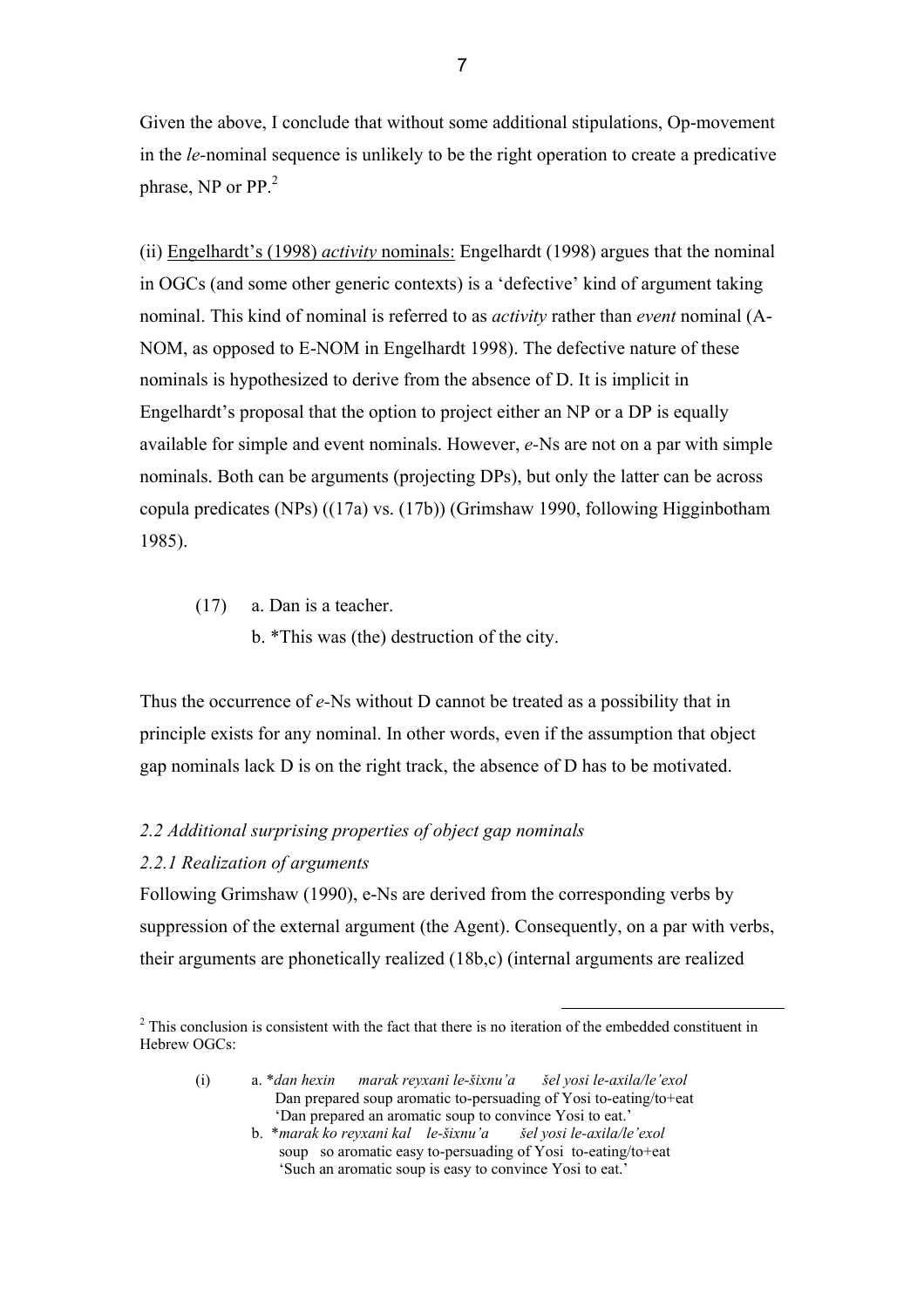obligatorily, whereas the realization of the suppressed Agent is optional). However, as shown in (18a) neither Agent nor Theme can be phonetically realized either as full DPs or as pronominal clitics in object gap nominals:

(18) a. *ha-seferi kaše/huva \* li-kri'a šeloi /\*li-kri'a šel dan*  the-book [is] difficult/[was] brought to-reading of+it/to-reading of Dan Compare: b. *kri'a šel ha-sefer/šelo*  reading of the-book/of+it 'reading of the book/of it' c. *kri'a šel dan et ha-sefer*  reading of Dan Acc the-book 'Dan's reading of the book'

It is worth noting that although the arguments are not realized, it is not the case that they have been reduced from the argument structure of the nominal. The presence of Agent is implicated by the grammaticality of the Instrument (19a), and that of Theme by the possibility to realize Goal (19b) (Reinhart and Siloni 2004 for the former, Engelhardt 1998 for the latter):

 (19) a. *ha-sefer kal li-kri'a im zxuxit magdelet*  the-book easy to-reading with glass magnifying 'The book is easy to read with a magnifying glass.' b. *matanot ele kašot le-xaluka le-yeladim*  presents these difficult to-distribution to-children 'These presents are difficult to distribute to children.'

# *2.2.2 The* by*-phrase*

Unlike e-Ns, which are known to license *by-*phrases (20c), object gap nominals do not license *by-*phrases (20a,b):

(20) a. \**ha-šati'ax kaše le-nikuy al-yedey dan* the-carpet [is] difficult to-cleaning by-Dan b. *\*ran hevi et ha-oto le-cvi'a al-yedey dan*  Ran brought Acc the-car to-painting by Dan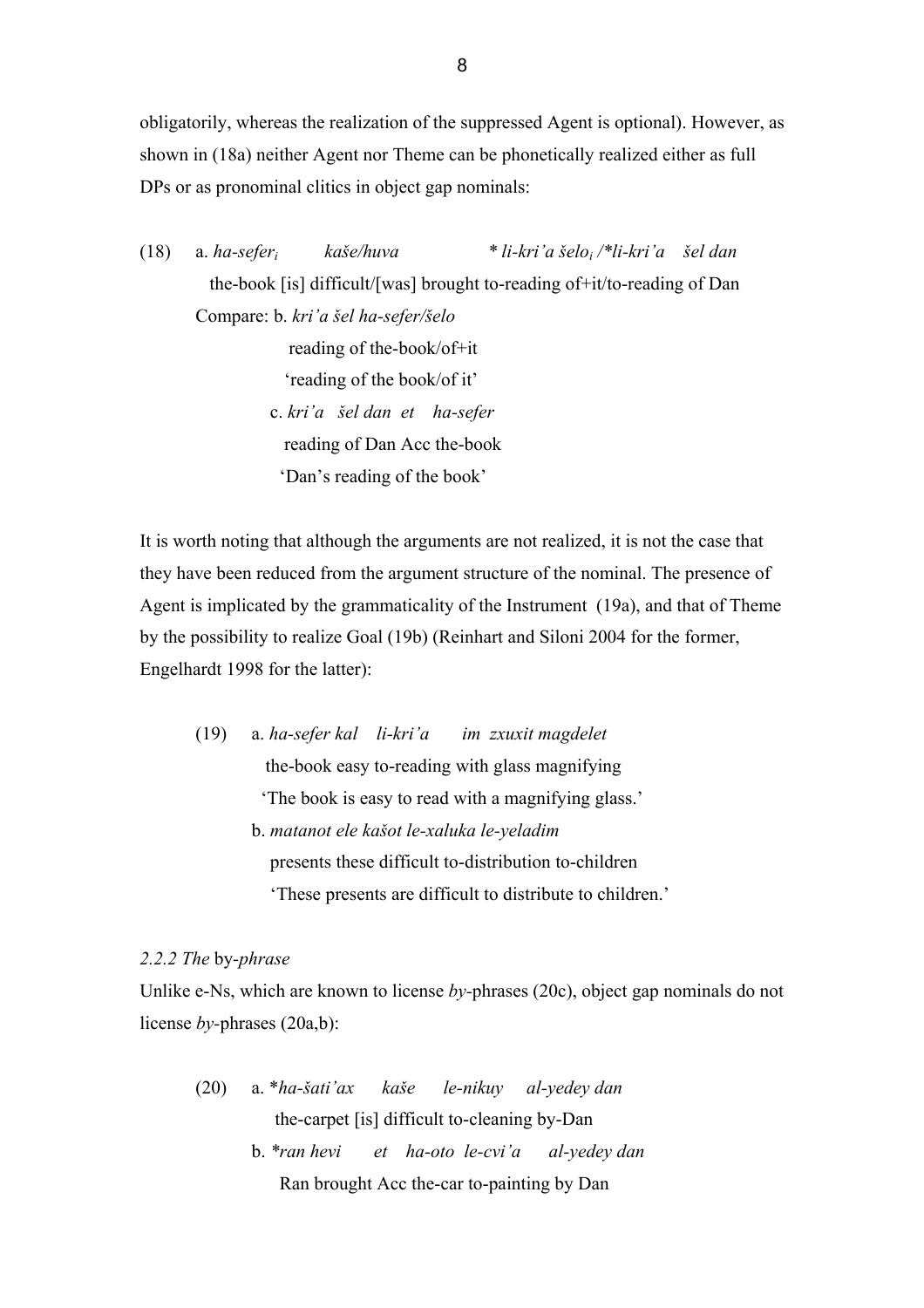Compare: c. *nikuy/tikun šel ha-oto al-yedey dan nidxa* cleaning/repairing of the-car by- Dan [was] postponed 'Cleaning/repairing of the car by Dan was postponed.'

# *2.2.3 Manner adverbials*

Finally, manner adverbials can occur in e-Ns in Hebrew (21b), but not in object gap e-Ns (21a):

(21) a. \**ha-šati'ax kaše/huva le-nikuy be- yesodiyut*  the-carpet [is] difficult/brought to-cleaning in-thoroughness 'The carpet is difficult/was brought to clean thoroughly.'

Compare: b. *nikuy ha-šati'ax be- yesodiyut haya me'ayef*  cleaning the-carpet in-thoroughness was tiring 'Cleaning the carpet thoroughly was tiring.'

The table in (22) summarizes the properties of the nominal introduced by *le-* in OGCs, as opposed to the properties of an e-N.

| <b>Properties</b>             | $le-N$    | $e-N$    |
|-------------------------------|-----------|----------|
| Function                      | predicate | argument |
| External argument realization |           |          |
| Internal argument realization |           |          |
| Definiteness                  |           |          |
| Manner AdvP                   |           |          |
| $By$ -phrase                  |           |          |

### *2.3 The analysis*

The basic idea of my proposal is that the predicative nature of the e-N of OGCs is the result of a lexical operation, referred to as Externalization.

Drawing on the different functions of *le-* in Hebrew, I propose that *le-* introducing the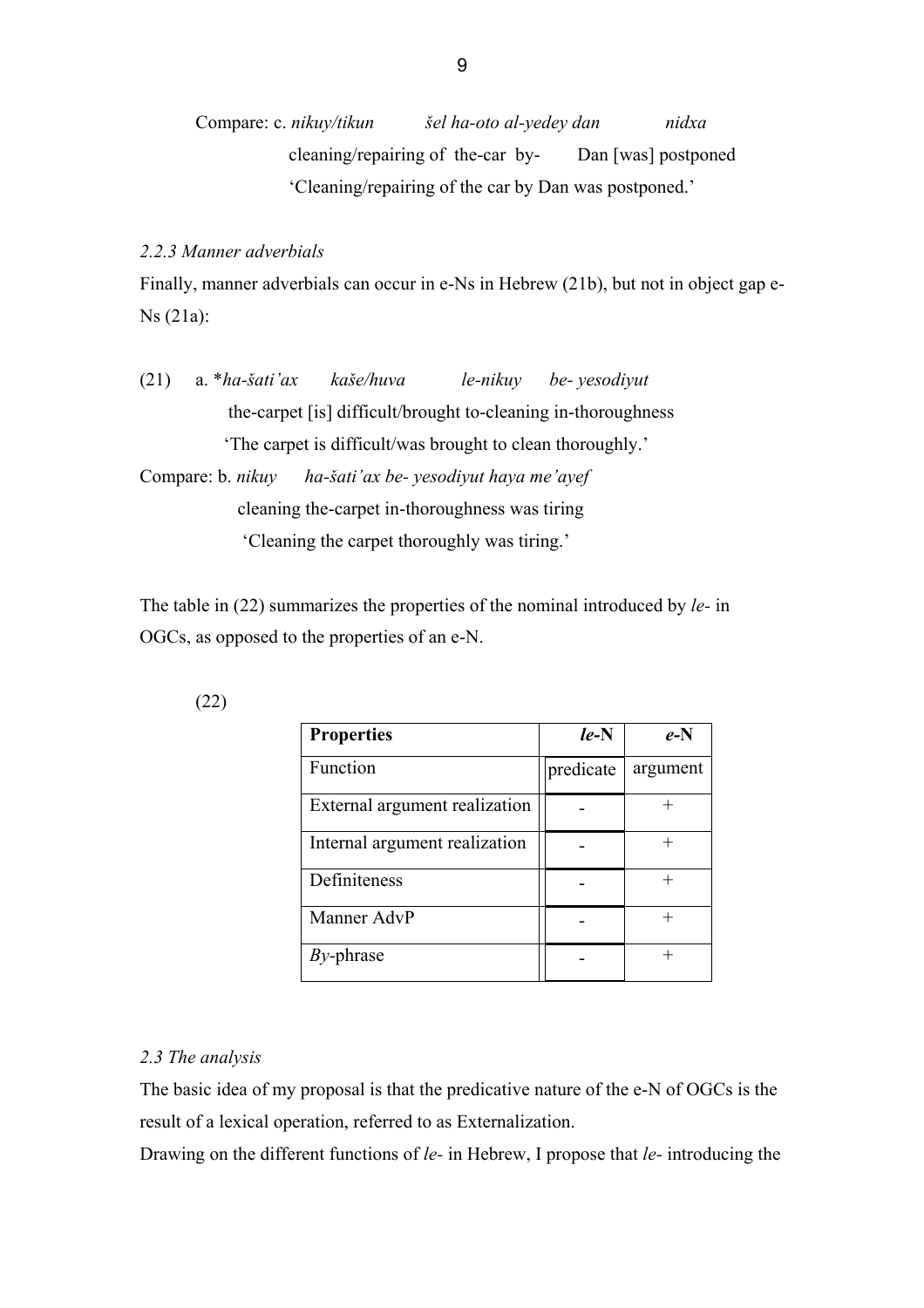e-N in the OGC is a prepositional lexical affix, rather than a syntactic P-head. Its lexical combination with an e-N induces externalization of the N's internal theta-role giving rise to a noun (labeled *le*N, for convenience) with an external slot (Ext), projecting a *le*NP, rather than a PP or a DP.

More specifically, I propose that (lexical) Externalization (induced by *le-*) bears a certain similarity to Passivization; it involves arbitrary saturation of the Agent  $(Sat_{ARR}$ , in the spirit of Chierchia 1995) and removal of (Genitive) Case. Consequently, the Theme is externalized, namely assumes the status of an external slot, as the one posited for AP or PP modifiers (23):

(23) Lexical Externalization in Hebrew [Ppred-affix] $l e$  + [N]  $e$ -N<sub>Genitive Case</sub>  $\rightarrow$  [N]  $l e$ N  $e$ ,  $\Theta_{\text{Agent}}$ ,  $\Theta_{\text{Theme}}$  *e*,  $\Theta_{\text{Sat}_{\text{Arb}}}$ ,  $\text{Ext}_{\text{Th}}$ 

It is worth noting that Externalization does not affect the *e* argument of the nominal, which is crucially involved in the interpretation of OGCs (see section 5). I postpone the discussion of the consequences of (23) until after I introduce Externalization in English. But before that, some supporting evidence for lexical Externalization in Hebrew is in place.

First, viewing *le-* ('to') as a lexical affix, rather than an independent syntactic P-head, is completely reasonable. As briefly mentioned, *le-* in Hebrew instantiates various functions, among them Dative Case marking, where it has been analyzed as a lexical affix (cf. Landau 1994, Botwinik-Rotem 2004 and references cited therein). Further, consider the conjunction in (24a) that shows that it is impossible to omit *le*on the second conjunct. Given (23), the impossibility to omit *le-* on the second conjunct follows; if *le-* creates a different kind of a nominal, this nominal can be conjoined only with the same kind of nominal, namely a *le*NP. Note that it is not the case that an affixal *le-* cannot be omitted, in principle. As witnessed by the conjunction of Goal arguments in the Hebrew Dative construction (24b), Dative *le-,*  which is also a lexical affix, can be omitted (if the conjoined nouns are indefinite).

(24) a. *ha-sefer kal li-kri'a ve-\*(le-) nitu'ax*  the-book [is] easy to-reading and-(to-)analyzing 'The book is easy to read and to analyze.'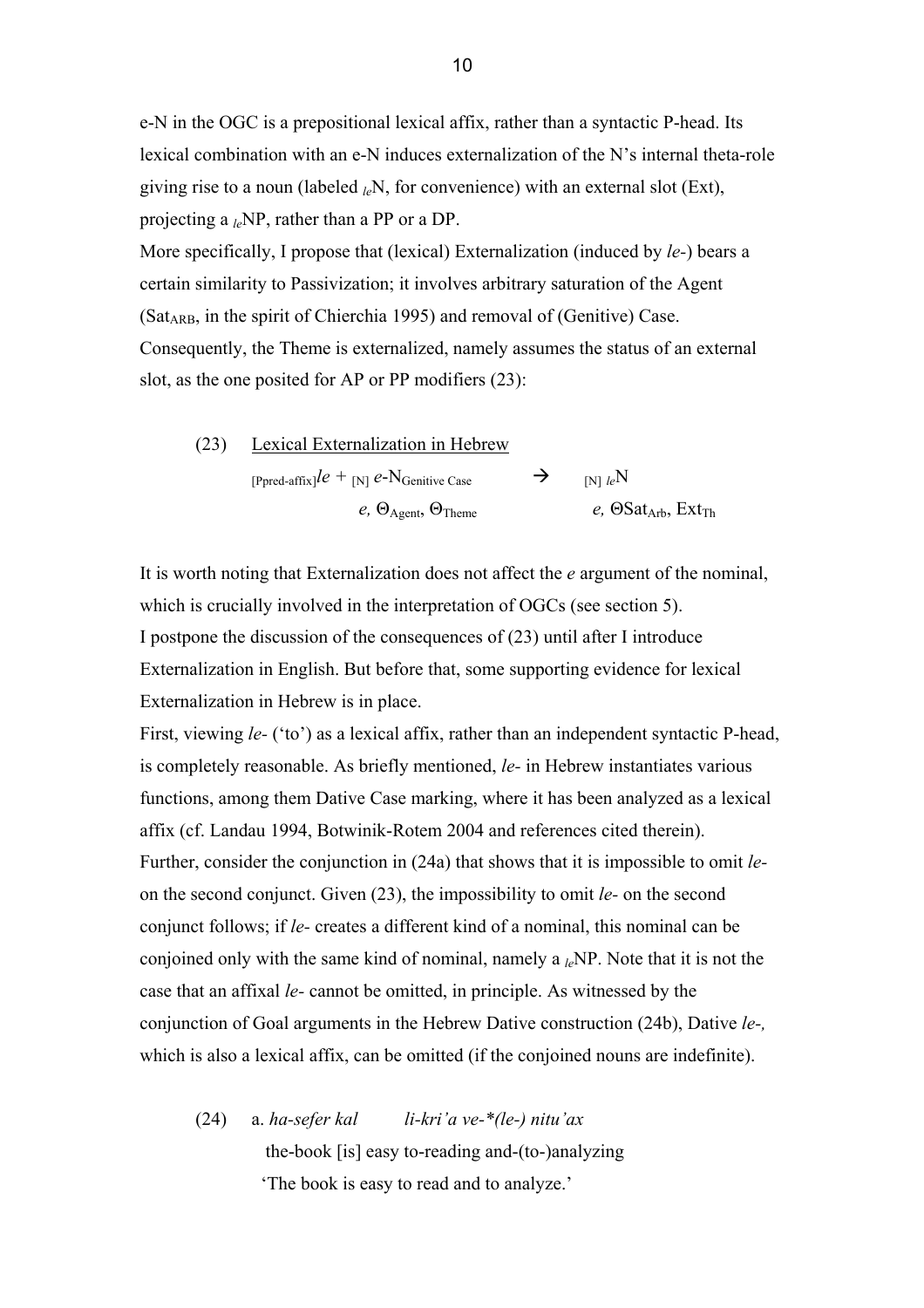Compare: b. *natati matanot le-yeled ve-(le-)yalda*  [I] gave presents to-boy and-(to-) girl 'I gave presents to a boy and a girl.'

The conjunction facts in (24a) would be difficult to account for if *le-* is viewed as a syntactic P-head, because a complement of P can be a conjoined nominal (*me'al arim ve-kfarim,* 'above cities and villages').

## **3. Externalization in English**

As mentioned at the onset of the paper, the most familiar analysis of OGCs in English (and Romance) is the Op (null operator)-movement analysis repeated in (25). Under this analysis the complement of the main predicate (*tough* A, matrix verb) is fully clausal (CP), and the gap in the object position of the embedded constituent is the trace of the Op (Chomsky 1977, 1981, 1982, 1986a, 1993; Browning 1987; Tellier 1991, among others): $3$ 

(25) a. The book<sub>i</sub> is easy  $[CP Op_i]$  [IP PRO<sub>arb</sub> to read t<sub>i</sub> ]] b. Dan brought the car<sub>i</sub>  $[CP$  Op<sub>i</sub> [PRO to repair t<sub>i</sub>]]

The strongest empirical support for the Op-movement analysis (i.e. for the A' movement which underlies it) is based on the subjacency effect attested in these constructions (26) (for brevity, I illustrate it only for the English TC). (26a) is grammatical, as the A'-movement of the Op proceeds successive cyclically. However, in (26b) two bounding nodes (NP, IP) are crossed resulting in ungrammaticality (Chomsky 1973):

- (26) a. This book is easy for us  $\lceil_{CP}$  Op<sub>i</sub>  $\lceil_{IP}$  PRO to arrange for the committee  $\begin{bmatrix} \n\text{Cp } t_i \n\end{bmatrix}$   $\begin{bmatrix} \n\text{IP } PRO \text{ to read } t_i \n\end{bmatrix}$ 
	- b. \*This book is easy for us  $\lceil_{CP} Op_i \rceil$  IP PRO to insist on  $\lceil_{NP/DP}$  the principle  $\lceil_{CP} t_i$  that  $\lceil_{IP} t_i \rceil$  the committee should read  $t_i$  []]]]

Under the null hypothesis, the interpretation of OGCs is the same across languages.

<sup>&</sup>lt;sup>3</sup> But see Cinque 1990, where it is argued that the Op in some constructions, among them the TC and OPC, is base generated in the spec-CP and binds a *pro*.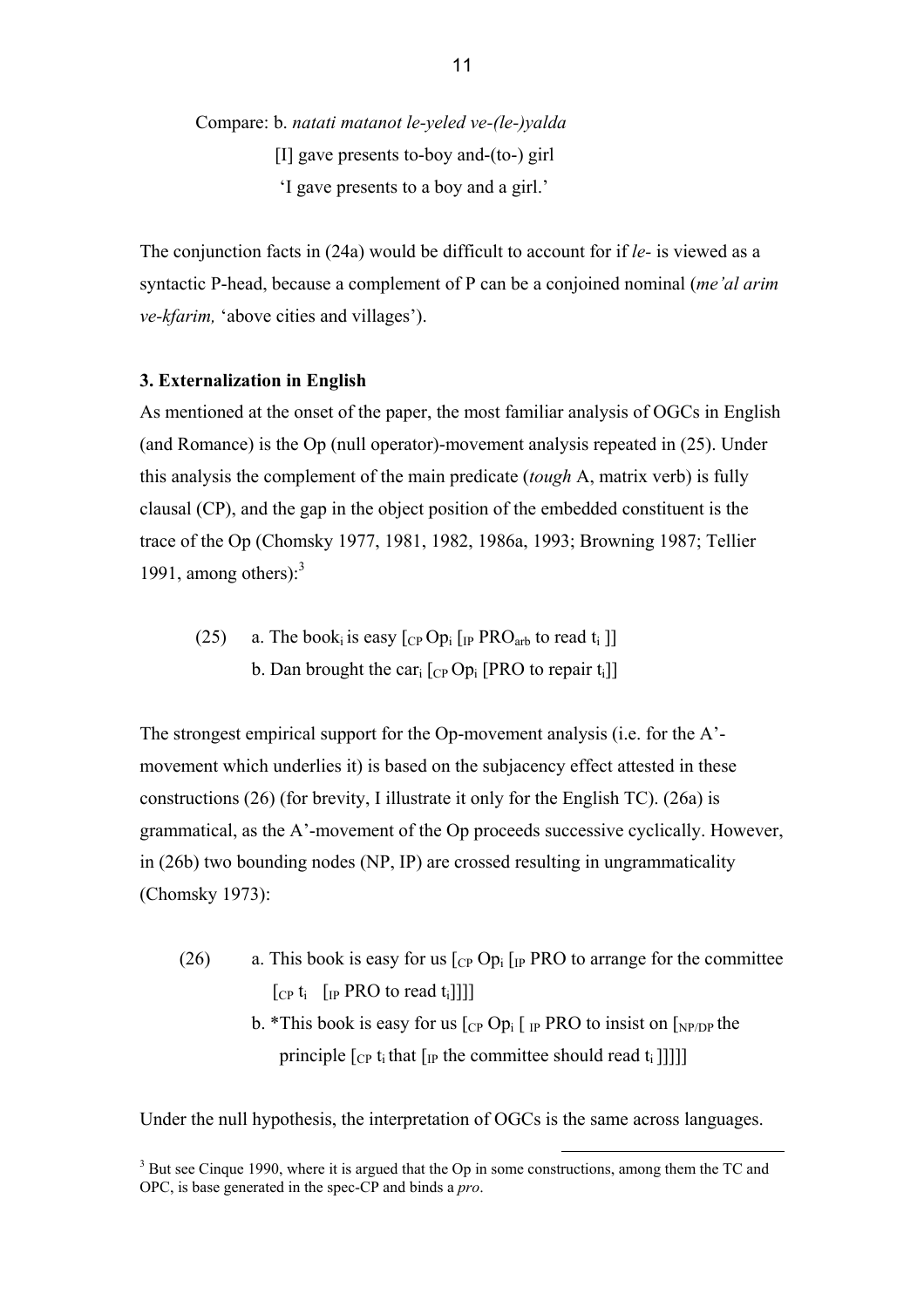That is, the embedded constituent in English OGCs should be of the same kind as in Hebrew (*le*NP). However, under the clausal Op-movement analysis this cannot be the case. Even if the CP is predicative (25), it cannot have an unsaturated *e* variable that plays an important role in the interpretation of OGCs; although the embedded verb has such a variable (Davidson 1967), it is bound by the tense operator associated with T (Higginbotham 1985). If so, a predicative CP is not a par with the embedded constituent in Hebrew OGCs (*le*NP), but it should be.

It is worth noting that although it is common to take the Op-movement analysis as obligatory consisting of the Op-movement and of a clausal complement (CP), this is not the only possibility. One can argue against the clausal projection of the embedded constituent, while maintaining the movement part of the analysis (provided that an appropriate A'-position is supplied). This is, in fact, the proposal I argue for here. More specifically, I propose that *to* in English OGCss is not an infinitival tense marker. Rather, it is a syntactic P-head that combines with a VP and externalizes the internal theta-role of the verb (i.e. it functions as  $P_{pred}$ ), forming in syntax a predicative PP. Since P, as opposed to T, is not associated with a tense operator, the *e*  variable of the verb embedded in the PP is not existentially bound, on a par with the *e*  variable of the <sub>le</sub>NP in Hebrew.

In what follows, I will first introduce some evidence for the non-clausal nature of the *to*-VP sequence of OGCs, showing that *to* in these constructions differs from the infinitival *to* and that there is no subject position in the embedded constituent of the OGCs. I will then discuss the details of Externalization in English.

## *3.1 'to' is not T*

(i) Aspectual *have*: Jones (1991) notes that the occurrence of the aspectual *have* is infelicitous in OGCs (27b,c), as opposed to its felicitous occurrence in the fully clausal Infinitival Relative (IR)  $(27a)$ : <sup>4, 5</sup>

(27) a. "Moby Dick" is a famous book  $\lceil_{IR} Op_i \rceil PRO$  to have read t<sub>i</sub>]] (before you make it to college).

b. ?? "Moby Dick"; will be easy [to have read  $e_i$ ] (before you make it

<sup>4</sup> Following Williams (1984), Infinitival Relatives (IR) in Jones (1991) are assumed to be clausal, as opposed to the verbal constituents in OGCs which, by hypothesis, are not clausal. 5  $\frac{1}{2}$  In Jones (1991) *to* is viewed as part of the VP, rather than as a distinct P-head.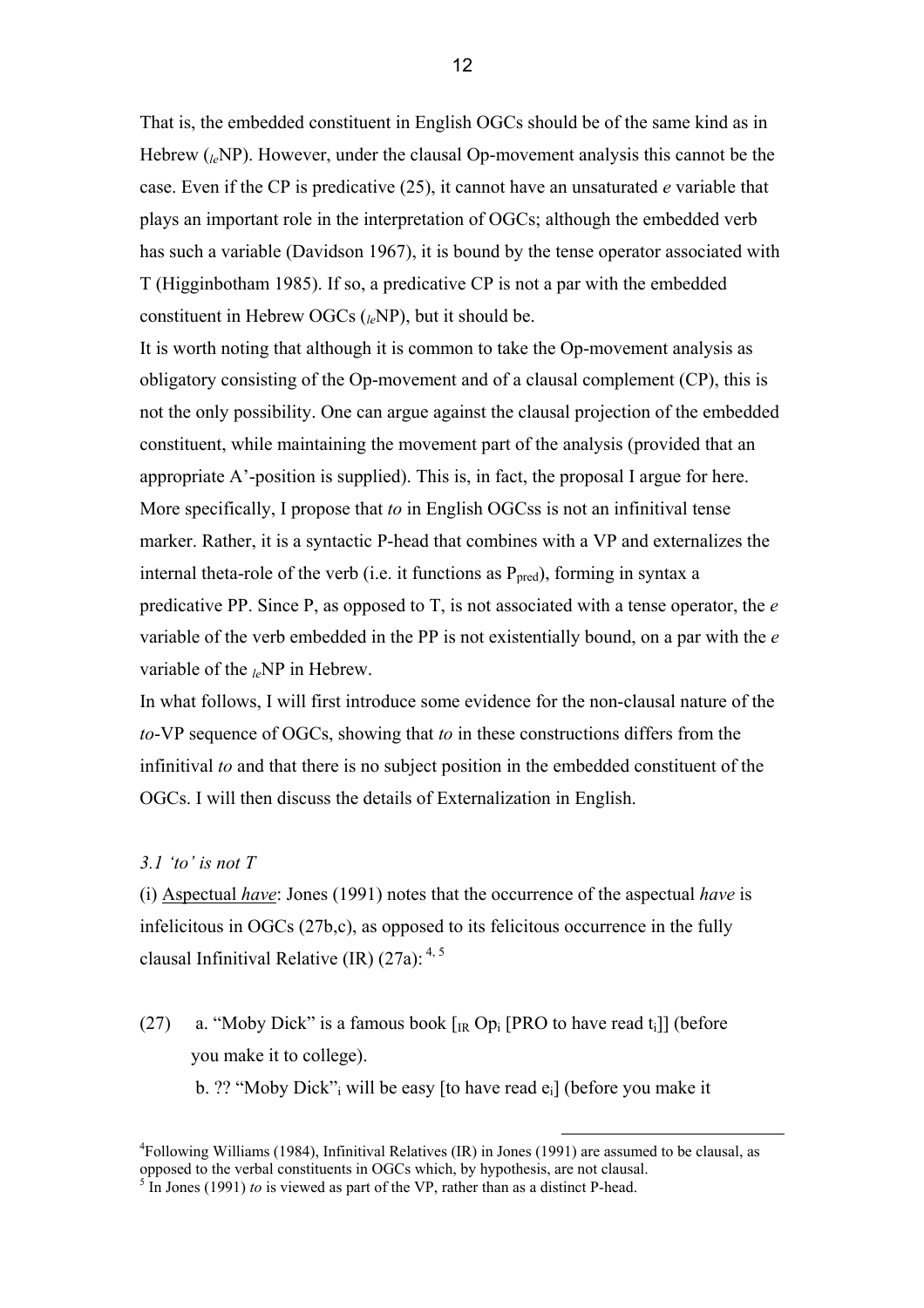to college).

c. \*I bought it i [to have read  $e_i$ ] (at least before graduating).

13

The aspectual (perfective) *have* is claimed by Williams (1984) to occur only if T (Aux, in his terms) is present, as it has to interact with it. The ungrammaticality of (27b,c) thus supports the claim that the verbal constituent in OGCs does not have a Thead.

(ii) VP-ellipsis: It is a familiar property of English that in many cases a VP can be elided leaving the infinitival *to* behind (28). However, this is completely impossible in the English TC (29). According to Williams (1984), the VP cannot be deleted if it is not a sister of  $T<sup>6</sup>$ 

- (28) a. John is eager to please his teachers, but Mary is reluctant to. b. John wanted to dance, but Mary didn't want to.
- (29) \*Your paper is easy to read, but your book is difficult to.

(iii) Adverbial placement: Finally, notice that the placement possibilities of the socalled quantificational adverbs (e.g. *seldom, often*, etc.) in the embedded constituent of OGCs (30b,c) are not identical to those in the embedded infinitivals elsewhere (30a):

(30) a. Bart decided  $\lceil_{CP}$  to (often) watch avant-guard films (often) b. Avant-guard films are difficult [to (\*often) watch (often)] c. I bought "Metropolis" [to (\*often) watch (often)]

On a reasonable assumption that these adverbs are interpreted in relation to an event, i.e. they need an event variable to quantify over, they can occur either VP-internally, or immediately above the VP, if the VP occurs with the tense operator (T). That the latter is ungrammatical in OGCs supports the claim that *to* in these constructions is

<sup>&</sup>lt;sup>6</sup> See Jones (1991:92, 115) for a different view on what restricts VP deletion in English, and why VP deletion is felicitous in the OPC:

<sup>(</sup>i) John bought "Bambi" [to read] and Mary bought it [to ]as well.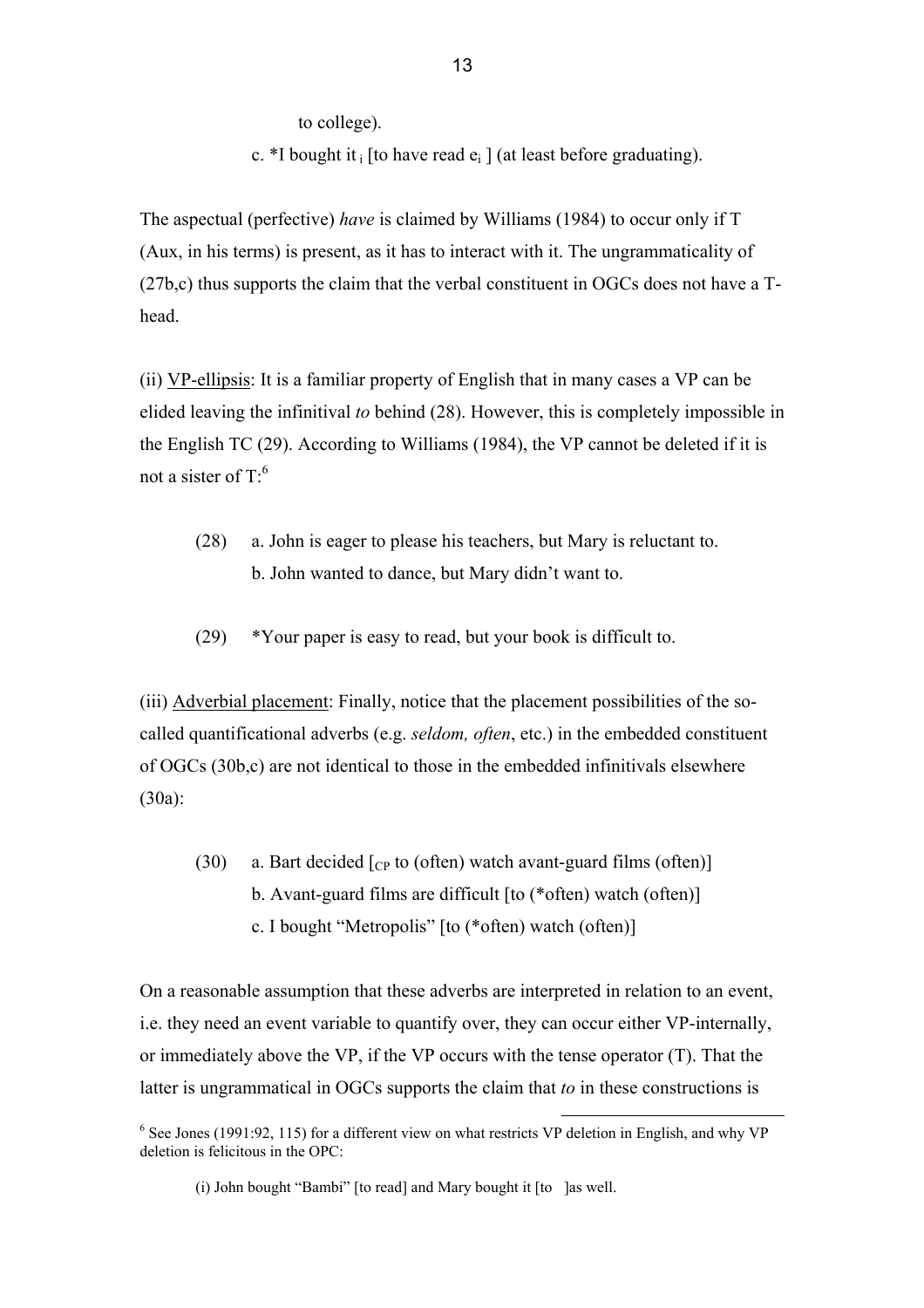not T.

## *3.2 No subject position*

 (i) *there-*insertion: It has been noted (Fiengo and Lasnik 1974, Jones 1991), that the verbal constituent of OGCs resists *there*-insertion, namely realization of an expletive subject by means of prepositional complementizer (repeated in (31)). In contrast, *there*-insertion is possible in the infinitival clause of the expletive subject construction headed by a *tough* A, or in an IR, as shown in (32). On the assumption that there is no subject position in the embedded constituent of OGCs, the ungrammaticality of (31) follows. (Note, that given the grammatical (32a), the ungrammaticality of (31a) cannot be attributed to some property of the *tough* A):

- (31) a. \*Bart is tough for there to be pictures of all over. b. \*I chose Bart for there to be pictures of all over.
- (32) a. It is tough for there to be pictures of Bart all over. b. Bart is a guy for there to be pictures of all over. (Adapted from Jones 1991)

(ii) Disjoint reference: A lexical subject disjoint in reference from the Experiencer can be introduced in the expletive subject construction (33a), but not in the TC (33b) (Chomsky 1977, 1981; Jones 1991, among others). This is accounted for, given that (i) the second PP is necessarily the subject of the embedded clause, as the *tough* A can realize only one Experiencer, and (ii) there is no subject position in the embedded constituent in the TC:

 (33) a. It is easy for the rich [for the poor to do the hard work] b. \*Hard work is easy for the rich [for the poor to do]

## *3.3 Syntactic Externalization*

In light of the above, the embedded constituent of OGCs (*to-*VP) is not on a par with an infinitival CP. The morpheme *to* is not T, and the constituent lacks subject position. If *to* is not realizing T, analyzing it as P is most natural. After all, *to* is a preposition. Once *to* is analyzed as a prepositional element, it is plausible to view the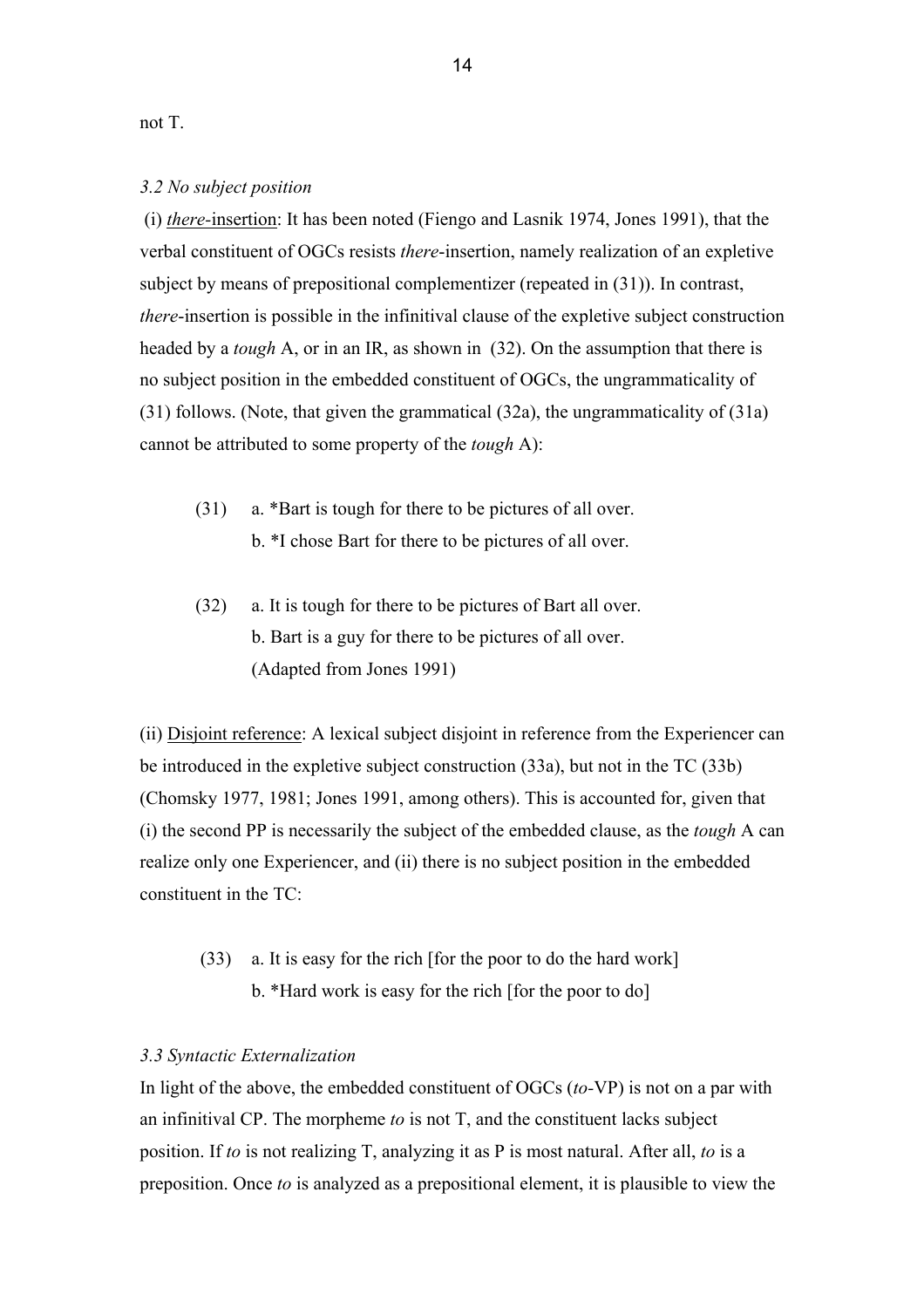embedded constituent in English OGCs on a par with the <sub>le</sub>NP in Hebrew. There is however a certain difference between English in Hebrew regarding the prepositional morphemes *le*- and *to*; unlike *le*-, *to* is not a lexical affix but rather a syntactic head. Thus, like Hebrew *le-, to* functions as P<sub>pred</sub> (i.e. an externalizer), but it is a syntactic P<sub>pred</sub>. Consequently, the embedded constituent in OGCs in English is a PP rather than a VP (or a TP). On a par with the lexical Externalization, the syntactic combination of Ppred with a VP involves removal of Objective Case, saturation of the external argument and externalization of the internal one (34).

(34) Syntactic Externalization in English  $\left[\begin{smallmatrix}\text{p to}\end{smallmatrix}\right] \; + \left[\begin{smallmatrix}\text{VP V} \\ \text{Obj Case}\end{smallmatrix}\right] \;\; \rightarrow \;\; \qquad \left[\begin{smallmatrix}\text{PP to VP} \\ \text{PP to V} \end{smallmatrix}\right]$ *e*,  $\Theta_{\text{Ext}}, \Theta_{\text{Int}}$  *e,*  $\Theta_{\text{Sat}}$ , Ext

A couple of phenomena attested in English OGCs suggest that the syntactic Externalization in English involves a different mechanism than that in Hebrew. The possibility to add a resultative secondary predicate (35) and the existence of long distance Externalization (36) are taken to indicate that syntactic Externalization, unlike its lexical counterpart, involves Op-movement to spec PP (37).

- (35) The house will be easy to paint  $t_i$  blue.
- (36) This book is easy to convince Lisa to read.
- (37) This film is easy  $[p_P \text{ Op}_i \text{ to } [v_P \text{ to watch } t_i ]]$

Externalization by means of Op-chain is to be construed as follows. The removal of Objective by *to* renders the Op-chain in OGCs 'illicit' regarding Case; it cannot be assigned the internal theta-role of the verb (at LF), and the latter is externalized (and discharged elsewhere).

## **4. The consequences**

In the proposed analysis the difference between English and Hebrew is that in the latter Externalization takes place in the lexicon, whereas in the former the same occurs in syntax. Externalization, thus, falls under the 'Lex/Syn (Lexicon/Syntax)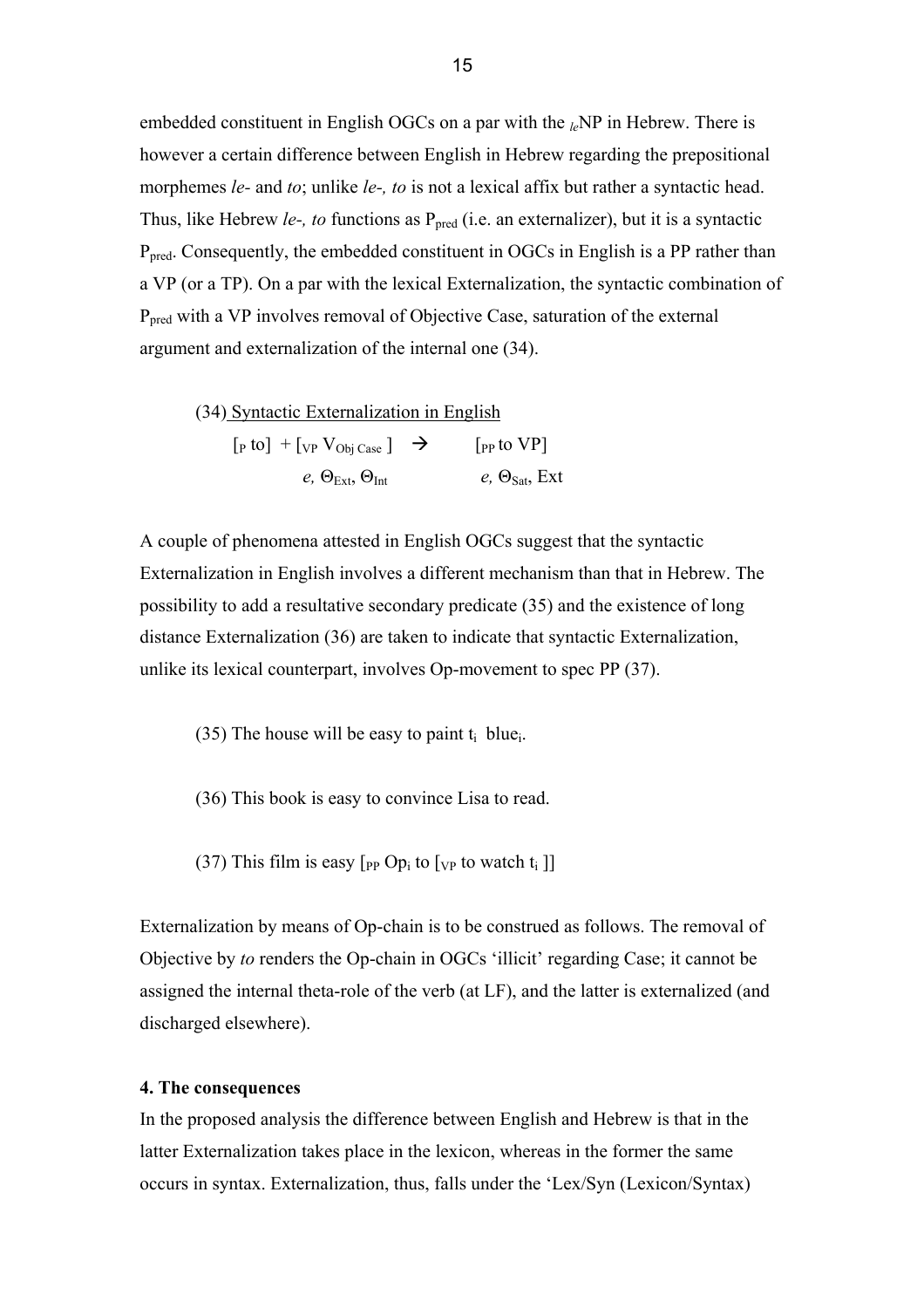parameter' (Siloni 2002, Reinhart and Siloni 2004), from which the cluster of properties attested in OGCs in English and Hebrew is expected to follow.<sup>7</sup>

#### Hebrew and English

(i) The non-realization of the external and internal arguments is the most direct consequence of Externalization – the external argument (Agent) is saturated and the internal one is externalized and assumes the status of an external slot (to be closed by identification, see section 5).

(ii) Since Externalization (lexical or syntactic) and Passivization crucially involve saturation of the external argument, these operations are mutually exclusive. This accounts for the impossibility to passivize the verb in English (repeated in (38)), and for the ungrammaticality of the *by*-phrase in Hebrew (repeated in (39)):

- (38) \*Lisa is easy to be pleased.
- (39) a. \**ha-šati'ax kaše le-nikuy al-yedey dan* the-carpet [is] difficult to-cleaning by-Dan
	- b. *\*ran hevi et ha-oto le-cvi'a al-yedey dan*  Ran brought Acc the-car to-painting by Dan

### Hebrew

(iii) Externalization creates a predicative nominal that cannot be associated with definiteness (or indefiniteness). Consequently, its combination with D is precluded, accounting for the obligatory indefiniteness of the nominal (40):

 (40) *ha-seferi kaše/huva li-kri'a/\*la-kri'a*  the-book [is] difficult/[was] brought to-reading/to+the-reading 'The book is difficult/was brought to read.'

<sup>7</sup> The parameter states that thematic arity operations such as Reflexivization, Reciprocalization and <sup>7</sup> Middle formation, can take place either in the lexicon (e.g. Hebrew, Russian, English), or in the syntax (e.g. French, Italian, German). In this respect, Externalization is different - both Hebrew and English are 'lexicon languages' (see above), and yet Externalization is lexical in Hebrew, but syntactic in English. According to the analysis developed here, this difference follows, at least partially, from the morpho-syntactic status of the externalizing morpheme (*le-* vs. *to*), not from the setting of the 'lex-syn parameter'. Importantly, since Externalization does not add, remove or alter the theta-roles of a predicate (similarly to Passivization), it is allowed to apply either in the syntax or in the lexicon (see Siloni 2002 for the exact formulation of the principle that defines the division of labor between the lexicon and the syntax).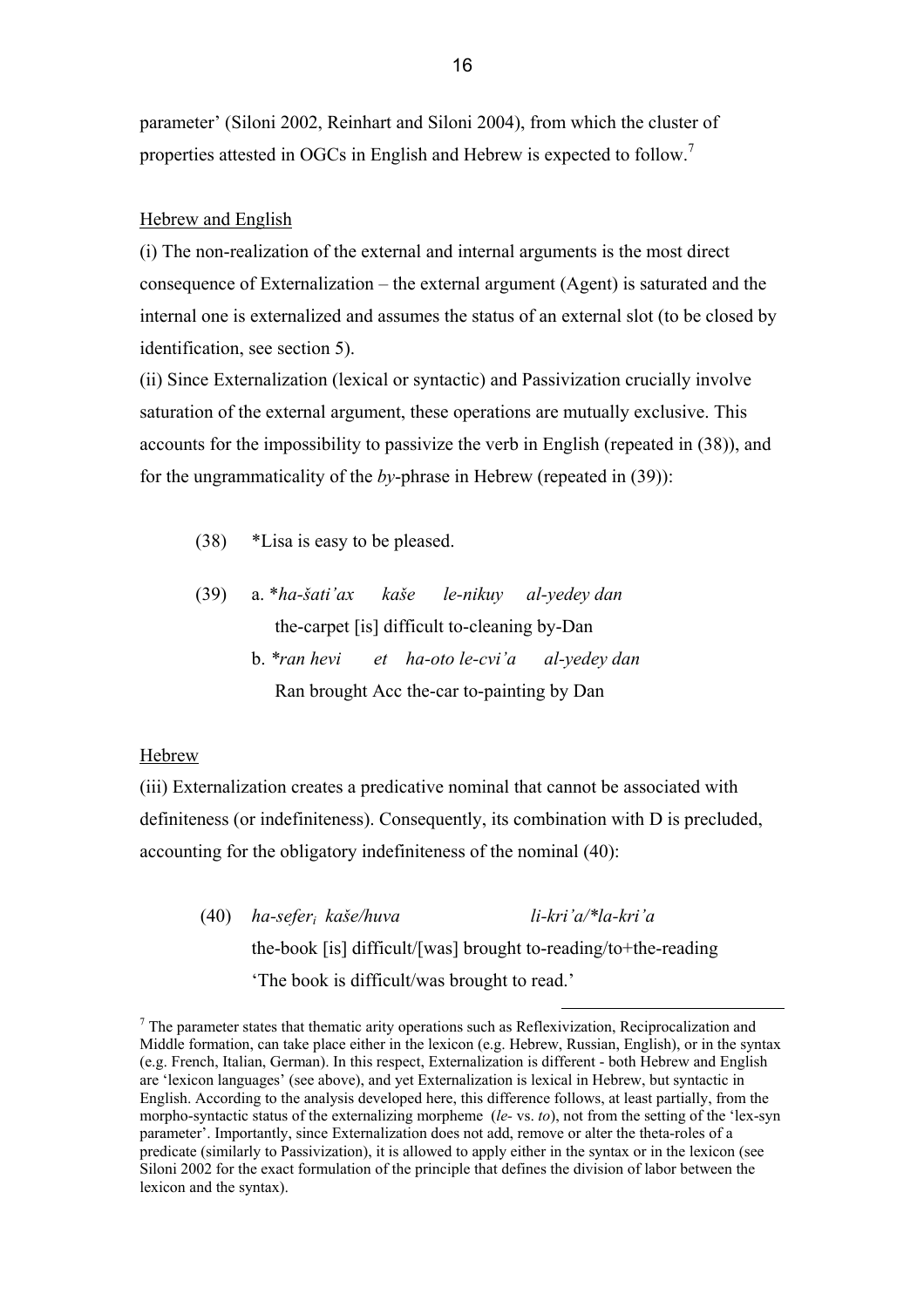(iv) On the assumption that a manner adverbial is adjoined at the DP (or D')-level, it cannot combine with the *le*NP, as the latter does not have a DP-layer:

(41) *ha-seferi kaše/huva li-kri'a (\*bi-mhirut)* the-book [is] difficult/[was] brought to-reading *in-haste* 

# English

(v) The absence of the clausal functional categories, TP and CP, accounts straightforwardly for the impossibility to realize the expletive *there* by means of prepositional complementizer (42):

(42) a.\*I chose Bart for there to be pictures of all over. b.\*Bart is easy for there to be pictures of all over.

(vi) On the assumption that the verb in the DOC does not have structural Objective the Theme has inherent Accusative (Larson 1988), and the Goal is licensed in a separate VP headed by the abstract verb HAVE (cf. Den Dikken 1995) - Externalization cannot apply to it. This derives the impossibility to externalize either Goal or Theme in the English DOC  $(43)$ :

(43) a. \*John is easy to give presents. b. \*Presents are easy to give John.

# English vs. Hebrew

In Hebrew externalizing *le-* is affixal. It can attach to Ns (the externalizing *le-*), but also to Vs, forming infinitival Vs (*lehavin '*to+understand'). Why can an infinitival verb not be an object gap constituent (repeated in (44))?

(44) *ha-sefer kal \*lehavin/le-havana*  the-book easy to+understand/to-understanding 'The book is easy to understand.'

The externalizing *le-* (P<sub>pred</sub>) is clearly distinguished from the infinitival *le-*, i.e. *lehavin*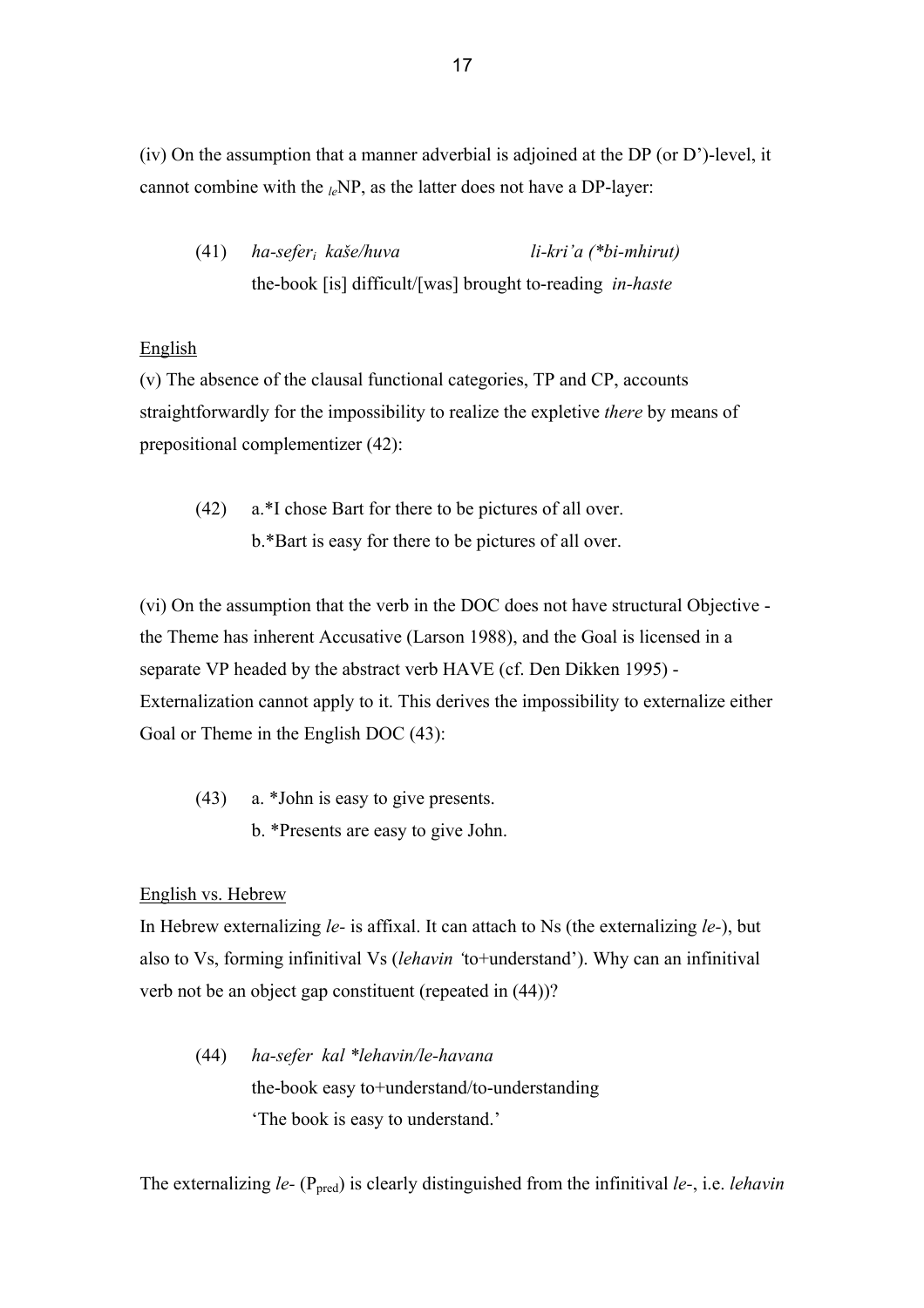('to+understand') can be interpreted in Hebrew only as an infinitival verb. Following Stowell (1982), infinitive is *zero* tense, rather than absence of tense. Thus Hebrew infinitive verbs, on a par with the finite ones, combine obligatorily with the functional head T forming clausal projections, CPs (Hazout 1995). CP is not a legitimate object gap constituent, as it does not have a free *e* variable (see section 3). In English *to* is not affixal, rather it is a syntactic P-head. As proposed here, it can combine with a VP and induce externalization upon removal of Objective Case (and saturation of the Agent). But the preposition *to* can also take a nominal complement (*to the boy*). Why *to* with a nominal complement is not an externalizer? On the assumption that the externalizing *to* can remove only Objective*,* when *to* combines with a nominal, the Genitive of the nominal is not removed. Consequently, the Opchain has Case, and externalization does not occur (as the chain is assigned the internal theta-role of the nominal).

# **5. The function of leNP/PP in the object gap constructions**

In the OPC construction, the predicative phrase formed by Externalization  $\binom{P}{k}$  in Hebrew, PP in English) is analyzed as a secondary predicate of the internal argument of the main verb, along lines proposed by Rothstein (2000, 2004) for resultative constructions (e.g. *Dan wiped the table clean*) (44) (for a more detailed discussion of this issue, see Botwinik-Rotem 2004):

(45) a. dan  $[v_P]_V$  hevi  $[v_P]_P$  et ha-oto $v_E$   $[v_P]_P$  le-tikun $v_E$ <sub>Extil</sub> b. Dan  $\lceil v \rceil$  [v brought]  $\lceil v \rceil$  the car]<sub>i</sub>  $\lceil v \rceil$  [p Op<sub>i</sub> to repair t<sub>i</sub>  $\lceil v \rceil$ <sub>[Exti</sub>]]

In the TC, the *le*NP/PP and the *tough* adjective are argued to form a complex AP predicate, triggered by modification of the *e* argument of the embedded constituent by the internal argument of the *tough* A (46). As a result, the complex *tough* predicate, unlike the *tough* adjective itself, has an external argument (the externalized theta-role of the N/V). $8$  Viewed this way, the analysis of the TC explains and settles the longstanding controversy associated with the thematic status of the subject position in the TC (cf. Chomsky 1981, 1986) (see Botwinik-Rotem for a more detailed discussion).

<sup>&</sup>lt;sup>8</sup> The analysis follows the assumption that the *tough* As lack an external argument (cf. Chomsky 1981). Being inherent predicates, they are predicated of an expletive subject through their external (nonsemantic) slot (Rothstein 2001).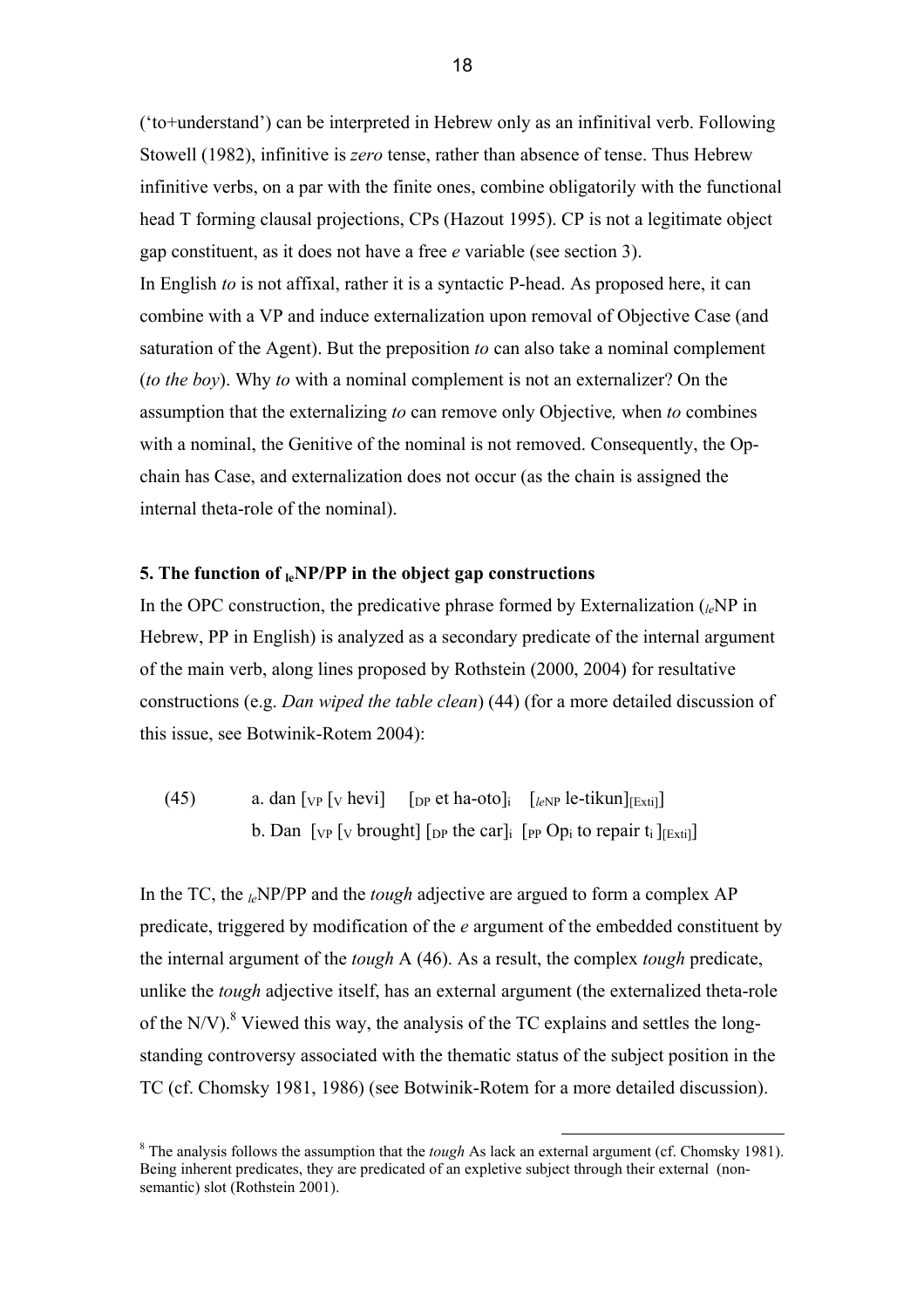

# (46) The analysis of the *Tough* Construction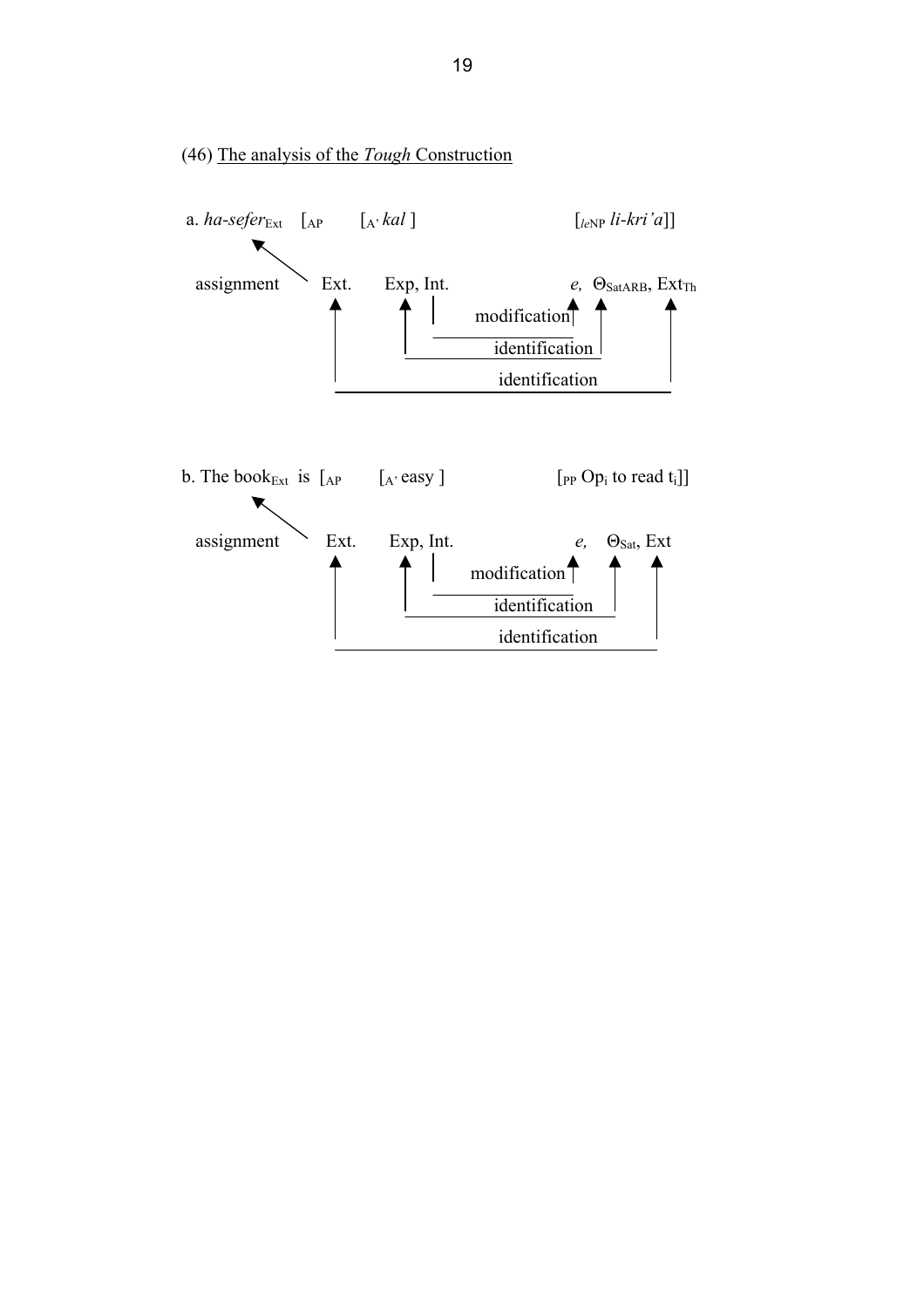#### **References**

- Borer, H. 1999. "Deconstructing the Construct", *Beyond Principles and Parameters: Essays in memory of Oswaldo Jaeggli,* K. Johnson and I. Roberts (eds.), Kluwer Academic Publishers, Dordrecht.
- Botwinik-Rotem, I. 2004. *The Category P: Features, projections, interpretation.*  Ph.D. dissertation, Tel Aviv University. www.tau.ac.il/~botwinik.
- Browning, M. A. 1987. *Null Operator Constructions.* Ph.D. dissertation, MIT.

Chierchia, G. 1995. "The Variability of Impersonal Subjects", *Quantification in Natural Language,* E. Bach, E. Jelinek, A. Kratzer and B. H. Partee (eds.), Kluwer Academic Publishers, Dordrecht.

- Chomsky, N. 1973. "Conditions on Transformations", *A Festschrift for Morris Halle,*  S. R. Anderson and P. Kiparsky (eds.), Holt, Rinehart and Winston, 232-286.
- Chomsky, N. 1977. "On Wh-movement", *Formal Syntax,* P. Cullicover, T. Wasow, and A. Akmajian (eds.), Academic Press, NY, 71-132.
- Chomsky, N. 1981. *Lectures on Government and Binding*. Foris, Dordrecht.
- Chomsky, N. 1982. *Some Concepts and Consequences of the Theory of Government and Binding.* Cambridge, Mass., MIT Press.
- Chomsky, N. 1986. *Knowledge of Language: Its Nature, Origin and Use*. Praeger, NY.
- Chomsky, N. 1995. "A Minimalist Program for Linguistic Theory", *The Minimalist Program.* Cambridge, Mass., MIT Press, 167-218.
- Cinque, G. 1990. *Types of A' Dependencies.* Cambridge, Mass., MIT Press.
- Davidson, D. 1967. "The Logical Form of Action Sentences", *The Logic of Decision and Action,* N. Rescher (ed.), University of Pittsburgh Press, Pittsburgh, 81-95.
- Den Dikken, M. 1995. *Particles. On the Syntax of Verb-Particle, Triadic, and Causative Constructions.* Oxford University Press.
- Engelhardt, M. 1998. *The Syntax of Nominalized Properties.* Ph.D. dissertation, The Hebrew University, Jerusalem.
- Fiengo, R. and H. Lasnik, 1974. "Complement Object Deletion", *Linguistic Inquiry* 4, 535-571.
- Grimshaw, J. 1990. *Argument Structure.* Cambridge Mass., MIT Press.
- Hazout, I. 1995. "Infinitives and Thematic Structure", ms., Haifa University.
- Hestvik, A. 1991. "Subjectless Binding Domains." *Natural Language and Linguistic Theory* 9, 455-497.
- Higginbotham, J. 1985. "On Semantics", *Linguistic Inquiry*, 16, 547-593.
- Jones, C. 1991. *Purpose Clauses: Syntax, Thematics and Semantics of English Purpose Constructions*. Kluwer Academic Publishers, Dordrecht.
- Landau, I. 1994. *Dative Shift and Extended VP-Shell*. M.A. thesis, Tel Aviv University.
- Larson, R. 1988. "On the Double Object Construction", *Linguistic Inquiry* 19, 335- 391.
- Reinhart, T. and T. Siloni. 2004. "Thematic Arity Operations and Parametric Variations", ms. UiL-OTS and Tel Aviv University (to appear in *Linguistic Inquiry*).
- Ritter, E. 1988. "A head-movement Approach to Construct-State Noun Phrases", *Linguistics* 26, 909-929.